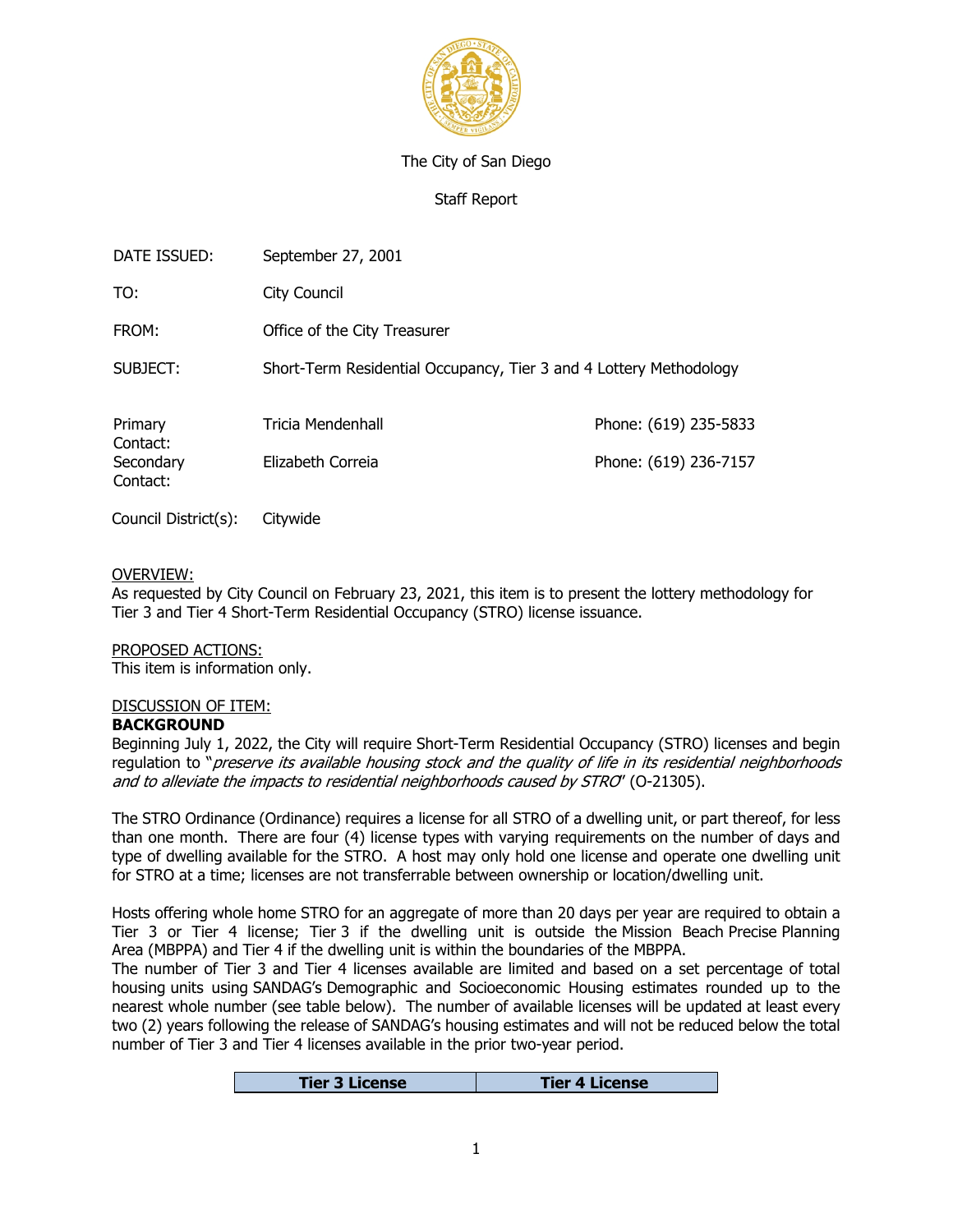| 1% of total housing units in San | 30% of total housing units in |  |  |
|----------------------------------|-------------------------------|--|--|
| Diego less total housing units   | <b>MBPPA</b>                  |  |  |
| in MBPPA                         |                               |  |  |

For Tiers 3 and 4, if accurate and complete applications received exceed the number of available licenses, then issuance of licenses will be based on a lottery system. The Ordinance requires that administrative rules be implemented to administer the lottery.

# **LOTTERY ELIGIBILITY**

Only a STRO host may apply for a license and in general, STRO applications must meet the following requirements to be eligible for a license:

- Proof of Transient Occupancy Tax (TOT) Certificate number for the dwelling unit or proof of concurrent application for a Transient Occupancy Tax Certificate for the dwelling unit,
- Proof of payment of Rental Unit Business Tax, if applicable,
- No pending City enforcement actions for the dwelling unit for violations of any provision of the San Diego Municipal Code (SDMC), unless the approval of a license is required to resolve the enforcement action, and

*Note that a pending enforcement action may include any debt owed to the City of San Diego that has been referred to Treasurer's Delinquent Accounts. Examples include non-payment of TOT, Tourism Marketing District (TMD) assessment and Rental Unit Business Tax.* 

• Submit an STRO license application that is accurate and complete no later than the application submission date.

# **REGULATION**

The Office of the City Treasurer will establish a lottery application submission date each calendar year. The date will be published on the STRO webpage no later than March 31.

If the total number of Tier 3 and/or Tier 4 applications received are greater than the number of licenses available, applications will be chosen via a random lottery for license issuance. The results of the lottery will be posted no later than May  $31<sup>1</sup>$ .

Tier 3 and Tier 4 license issuance will be done via computer-generated randomization and will be conducted by a third-party or a department independent of the Office of the City Treasurer. The lottery will be conducted as follows:

- *Tier 4* license issuance will be based on a simple randomization; all license recipients will be selected at random.
- *Tier 3* license issuance will be performed via a stratified lottery. Stratification of the applicant pool will be completed based on the Community Planning Area (CPA) in which the STRO property is located. The license recipients will still be selected at random within each CPA. The percentage of licenses issued in each CPA will be proportionate to the percentage of applications received for STRO properties in each CPA.

The table below represents a simple example of stratification. In this example, 5,000 licenses are available for issuance and 6,850 applications were received. Those applications came from hosts with dwelling units in 5 different CPAs. A stratified approach will result in the dwelling units

<sup>&</sup>lt;sup>1</sup> The application of the Ordinance inside the Coastal Overlay Zone are subject to the California Coastal Commission (CCC) jurisdiction. As a result, the Ordinance must be unconditionally certified as a local coastal program amendment prior to it taking effect in the Coastal Overlay Zone. Delay of the CCC certification would impact these dates.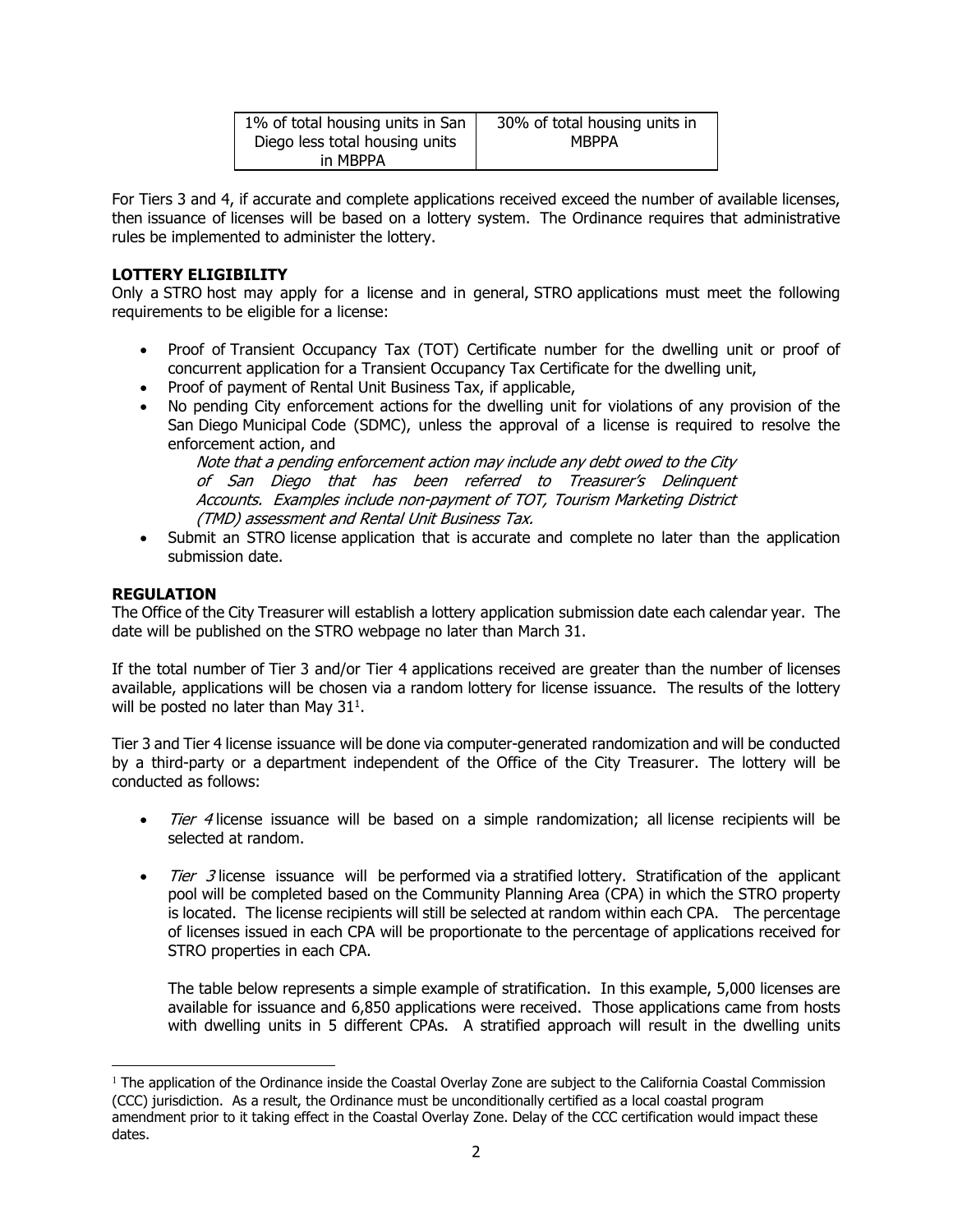receiving licenses proportionate to the applicant pool. Without stratification, license distribution could result in all the hosts that receive licenses being in only 4 of the 5 CPAs.

| LILEIISES<br>available: | 5,000                                  |                               |                                                                     |                                                                                     |
|-------------------------|----------------------------------------|-------------------------------|---------------------------------------------------------------------|-------------------------------------------------------------------------------------|
| <b>CPA</b>              | <b>Applications</b><br><b>Received</b> | % of total<br><b>Received</b> | <b>License</b><br><b>Distribution with</b><br><b>Stratification</b> | <b>Potential License</b><br><b>Distribution</b><br>without<br><b>Stratification</b> |
| Pacific Beach           | 2,250                                  | 33%                           | 1,650                                                               | 2,000                                                                               |
| North Park              | 1,500                                  | 22%                           | 1,100                                                               | 1,250                                                                               |
| <b>University</b>       | 800                                    | 11%                           | 550                                                                 | 800                                                                                 |
| Downtown                | 250                                    | 4%                            | 200                                                                 | 0                                                                                   |
| La Jolla                | 2,050                                  | 30%                           | 1,500                                                               | 950                                                                                 |
| Total                   | 6,850                                  |                               | 5,000                                                               | 5,000                                                                               |

If accurate and complete (eligible) applications do not exceed the number of licenses available, all applicants will receive a license. Subsequent lottery application submission dates will be established if licenses remain available. Each lottery priority application submission date will constitute a separate lottery process.

All eligible applicants that did not receive a license as part of the lottery process, will be placed on a waiting list. On a quarterly basis, a review will be conducted to determine if additional licenses have become available (cancelled by host, revocation, etc.). If licenses are available, an additional lottery may be conducted following the lottery process outlined above.

## City Strategic Plan Goal(s)/Objective(s):

The Ordinance supports the following City of San Diego Strategic Plan goals and objectives by balancing the economic opportunity created by STRO, protecting the rights of property owners and renters, and ensuring the safety of hosts, guests and neighbors of these units.

Goal 1: Provide high quality public service: Ensure equipment and technology are in place so that employees can achieve high quality public service.

Goal 2: Work in partnership with all our communities to achieve safe and livable neighborhoods; Reduce and prevent crime.

Goal 3: Create and sustain a resilient and economically prosperous City with opportunity in every community; Diversify and grow the local economy.

Fiscal Considerations: None

**Licenses** 

Charter Section 225 Disclosure of Business Interests: N/A

## Environmental Impact:

This activity is not a project as defined by the California Environmental Quality Act Section 21065 and State CEQA Guidelines Section 15378(b)(5), as it is an organizational or administrative activity of government that will not result in direct or indirect physical changes in the environment and therefore this activity is not subject to CEQA, pursuant to Section 15060(c)(3).

Equal Opportunity Contracting Information (if applicable): N/A